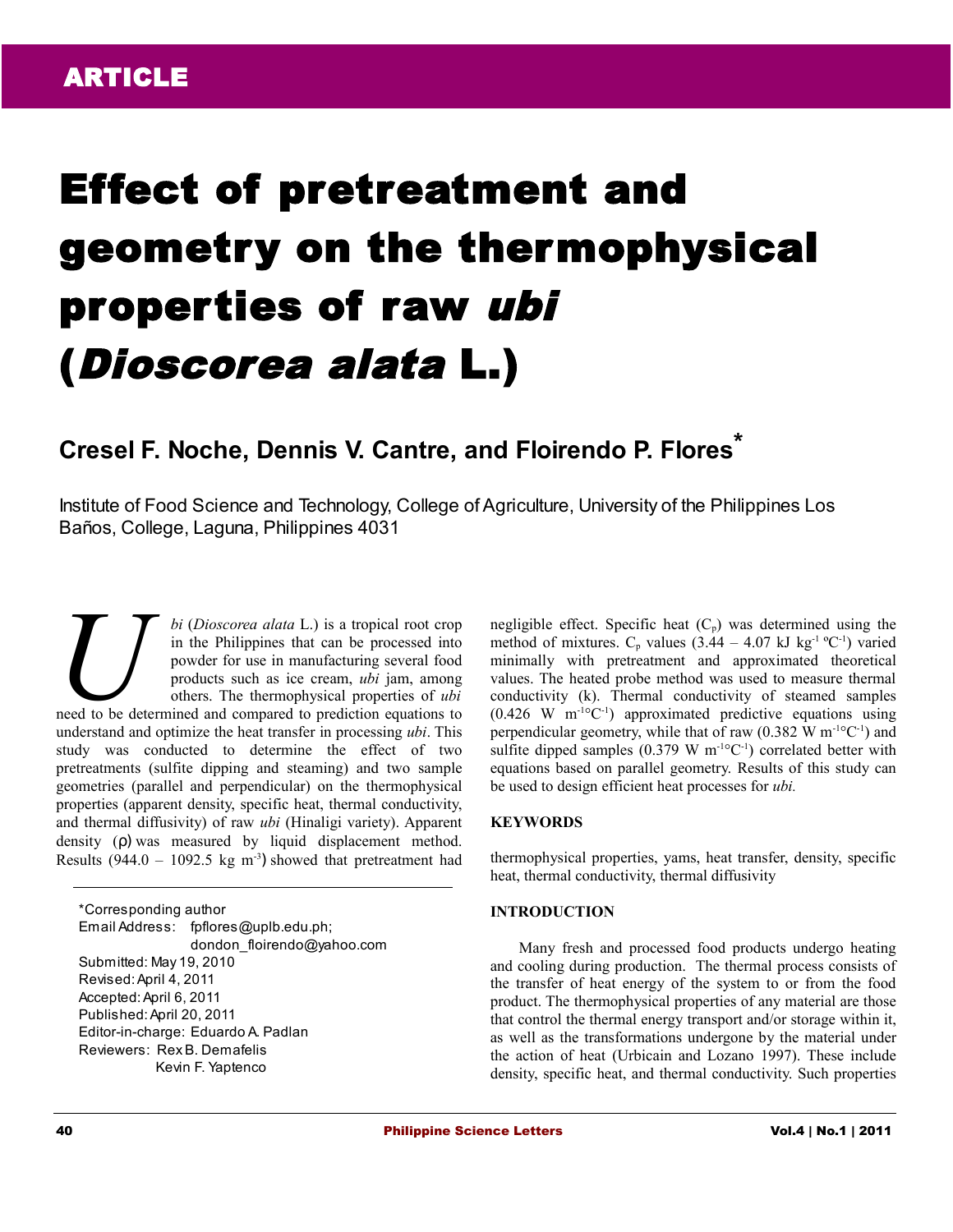**Table 1** Percent composition of *ubi*

| Composition   |       | $Experimentala$ FNRI - $DOSTb$ |  |  |
|---------------|-------|--------------------------------|--|--|
| Water         | 77.21 | 74.9                           |  |  |
| Protein       | 2.42  | 1.7                            |  |  |
| Fat           | 0.23  | 0.2                            |  |  |
| Carbohydrates | 18.56 | 22.2                           |  |  |
| Ash           | 1.02  | 1.0                            |  |  |

<sup>a</sup>Lumactod (2008)

 $\rm ^{b}$ FNRI (1997)

play an important role in determining the rate of heat transfer (Singh and Heldman 2001). Thermal properties are important for modeling processes (microwave heating, extrusion, freezing, etc.), engineering design of processing equipment, calculating energy demand, and developing sterilization and aseptic processes. Besides processing and preservation, thermal properties also affect sensory quality of foods and are used for formulating energy-saving measures (Nwabanne 2009).

Density is usually measured by liquid displacement method (Muzilla et al. 1990), while specific heat can be obtained by the method of mixtures (Rizvi and Mittal 1992, Peralta Rodriguez et al. 1995) or by differential scanning calorimetry. The heated probe method was previously used to evaluate thermal conductivity (Nahor et al. 2003, Flores et al. 2007). Published reports on thermophysical properties have served to increase the database and permit and test the accuracy of prediction equations that depend on composition, temperature, pressure, and fiber orientation, among others (Pham 1996, Saravacos and Kostaropoulos 1996, Carson et al. 2006, Njie et al. 1998). However, experimental studies are still relevant because existing equations prove inadequate in studying prepared foods.

In the Philippines, *ubi* (*Dioscorea alata*) is one of the root crops that are processed into several delicacies, the most famous of which is the *ubi* jam or *halaya*. The average production of *ubi* from 1990 to 2008 was 26 376 metric tons per year, with an average per capita utilization of 0.34 kg per year [\(http://www.das.bas.gov.ph\)](http://www.das.bas.gov.ph/). Processing of *ubi* into powder is seen as a technique of assuring a constant supply of *ubi* for the whole year. This will also lead to value addition and increased utility for this crop. In this regard, knowledge of the thermophysical properties is fundamentally important in mathematical modelling studies for the design and optimization of food processing operations involving heat and mass transfer, such as food drying.

The thermophysical properties of yam (*Dioscorea dumetorum*) and white yam (*Dioscorea rotundata*) were previously reported (Njie et al. 1998, Oke et al. 2009). To the best of our knowledge, however, no studies on the thermophysical properties of *ubi* (*Dioscorea alata*) have been reported. Thus, this study aimed to determine the effects of pretreatments and sample geometries on the thermophysical properties of *ubi*.

# **MATERIALS AND METHODS**

#### **Sample Preparation**

*Ubi* (Hinaligi variety) was procured from San Pablo, Laguna. The samples were scrubbed to remove adhering soil, washed, peeled, and sliced into 5-cm thick pieces. The composition of *ubi* was previously analyzed vis-à-vis literature values (Table 1). The proximate analysis was then used to calculate the theoretical values of density, specific heat, and thermal conductivity using predictive equations (Table 2).

Samples were divided into three groups. One group was treated with 0.25 % (w/v) sodium metabisulfite (JT Baker Chem. Co., Phillipsburg, NJ, USA) (SMS). Samples were soaked in the solution for 15 minutes. The second group of samples was steamed for six minutes at 93ºC - 99ºC (Rizvi and Mittal 1992). The last group served as control.

# **Apparent density (**ρ**) measurement**

The density of the *ubi* was measured using the flotation method (Muzilla et al. 1990). Pre-treated samples were allowed to equilibrate for five minutes at room temperature. Samples (approximately 5.0 g) were weighed and put into 100 ml graduated cylinder containing toluene (Mallinckrodt Chemical Works, St. Louis, MO, USA) as flotation liquid. The difference in volume was recorded as equal to the volume occupied by the sample. The procedure was done in five trials. The density was derived from the formula below:

$$
\rho = \frac{Mass\ of\ sample\ (kg)}{Volume\ occupied\ by\ the\ sample\ (m^3)}
$$
 (1)

Theoretical densities were calculated using the proximate analysis of *ubi* and equation (2) from Choi and Okos (1986):

$$
\rho = \frac{1}{\sum x_i^{\,w} / \rho_i} \tag{2}
$$

where  $x_i^w$  and  $\rho_i$  are the mass fraction and density of the pure component, respectively

# **Specific heat (Cp) measurement**

The method of mixtures was used (Rizvi and Mittal 1992). The setup consisted of a Dewar flask fitted with type T thermocouple sensors connected to a laptop through an analogto-digital converter (ADC-1, Remote Measurement Systems, Seattle, WA, USA). The setup was calibrated using cold toluene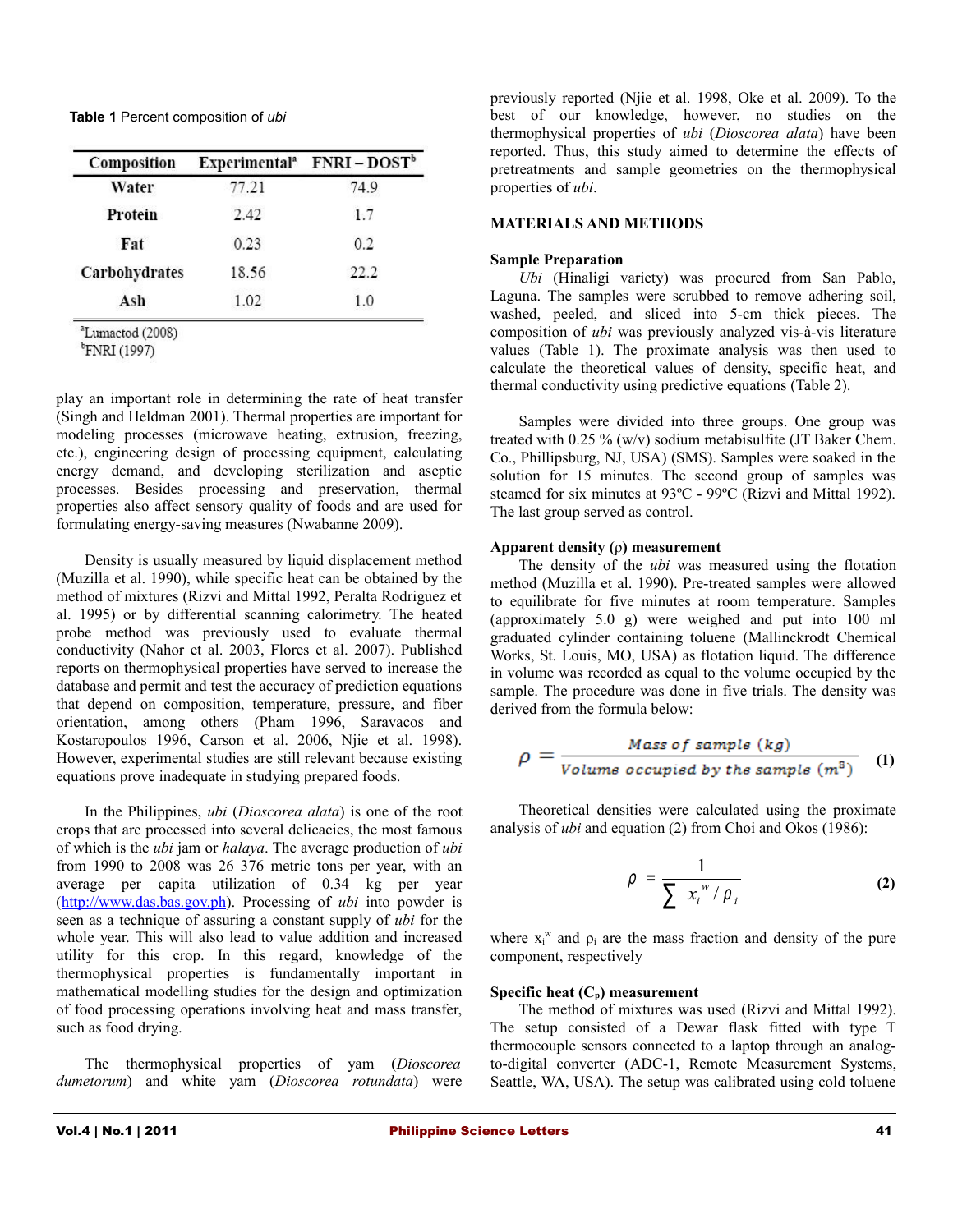(10-12°C). The *ubi* slices were kept at room temperature prior to the test. Approximately 100 mL of cold toluene was weighed and placed in the Dewar flask. The temperature of the toluene and pre-weighed 5-cm thick samples were allowed to equilibrate. Tests were performed in triplicates. Specific heats were calculated using the formula:

$$
(mCpT)s + (mCpT)w + (mCpT)flask =(ms Cps + mwCpw + mflask Cpflask)Tflask
$$
 (3)

where the subscripts refer to s=sample; w=liquid (toluene) and flask=Dewar flask, m=mass,  $C_n$ =specific heat, T=temperature

Theoretical values for specific heat were calculated using equations  $(4)$  and  $(5)$ :

$$
C_p \text{ (Singh and Heldman 2001)} = 1.424 m_c + 1.549 m_p + 1.675 m_f + 0.837 m_a + 4.187 m_m \qquad \textbf{(4)}
$$

 $C_p$  (Earle 1983) = 4.19  $m_m/100 + 0.84 (100 - m_m)/100$  (5)

where: *m<sub>c</sub>*=mass fraction of carbohydrates *m*<sub>*p*</sub>=mass fraction of protein *mf=*mass fraction of fat *ma=*mass fraction of ash *mm=*mass fraction of water

#### **Thermal Conductivity (k) Measurement**

Transient methods using the fabricated line heat source probe (Flores et al. 2007) was used in this study (Figure 1). Initially, the probe was calibrated using glycerol (Alysons',

Quezon City, Philippines). Samples were cut to obtain a cube with a volume of  $1.31x10^{-4}$ m 3 (8 cubic inches). The probe was inserted through the center, which is the radial axis (Oke et al. 2009) of the sample mass, to prevent any other heat source coming in contact with the sample from the surrounding environment. A current was supplied to the constantan heating wire using a constant DC power source (9V, 0.30 A). The sample in the insulated test container was heated to about 2–3°C below the desired temperature level. During heating, the temperature of the sample was recorded as a function of elapsed time at 5-sec intervals using a Type E thermocouple sensor (Omega, Stanford, CT, USA) connected to a laptop computer through the analog-todigital converter. This was done in triplicates. The recorded temperature values were then plotted against the natural logarithm (ln) of elapsed time and subsequently the thermal conductivity was calculated using equation (6):

$$
k = \frac{Qc}{4\pi M} \tag{6}
$$

where O is the heat supplied by the probe in Watt-  $m<sup>-1</sup>$ , c is the glycerol constant and M is the slope of a semi-logarithmic time – temperature curve (Shrivastava and Datta 1999).

Predictive equations based on composition are given by equations (7) and (8):

k (Sweat 1986) =

$$
m_{\rm c}+0.155m_{\rm p}+0.16\;m_{\rm f}+0.135\;m_{\rm a}+0.58m_{\rm m}\qquad \qquad (7)
$$

k (Earle 1983) =

 $0.55m_m/100 + 0.26(100 - m_m)$  100 J<sup>-1</sup> s<sup>-1</sup> °C<sup>-1</sup> above freezing **(8)** 

STATEXT<sup>™</sup> was used to analyze analysis of variance (ANOVA).

#### **Thermal diffusivity (**α**) Calculation**

Thermal diffusivity was calculated by dividing the thermal conductivity with the product of the specific heat and mass density (Sweat 1986).

$$
\alpha = \frac{k}{(\rho C_p)}\tag{9}
$$

where k is the thermal conductivity in W  $m^{-1}$ -°C<sup>-1</sup>,  $\rho$  is density in kg m<sup>-3</sup> and  $C_p$  is specific heat in kJ kg<sup>-1</sup>-°C<sup>-1</sup>.



**Figure 1.** Thermal conductivity setup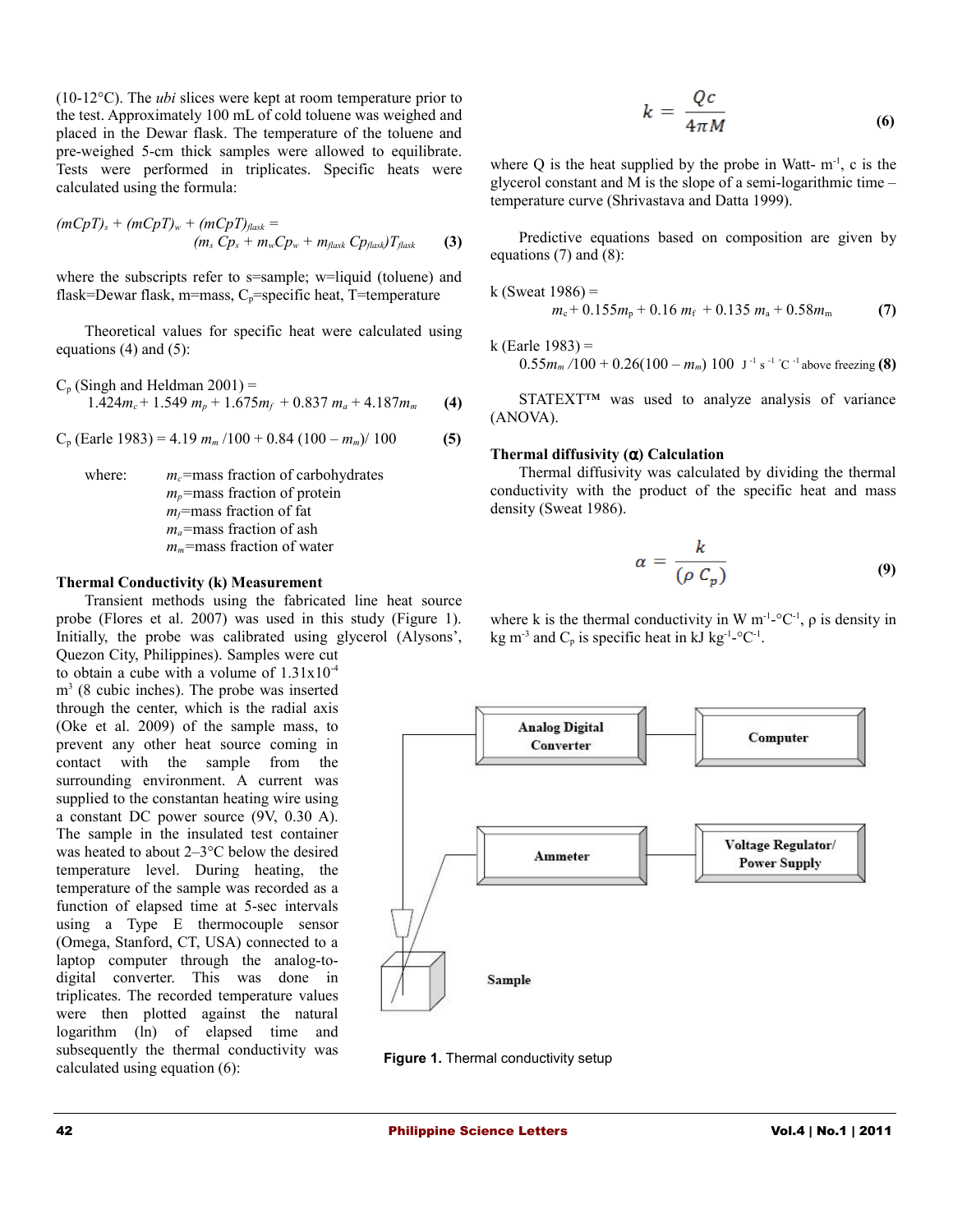#### **RESULTS AND DISCUSSION**

# **Density**

The densities of the samples ranged from 944.0 to 1092.5 kg  $m<sup>-3</sup>$  (Table 3) and were all lower than composition-based theoretical models. Samples dipped in sodium metabisulfite may have had absorbed residual amounts of the solute, thus leading to higher values than either the control or the steamed samples and least deviation from theoretical models. The lower values of

**Table 2.** Thermophysical properties of food components (Choi and Okos 1986)

|         |        | Component $\rho$ (kg m <sup>3</sup> ) Cp (kJ kg <sup>-1</sup> -°C <sup>-1</sup> ) TC (W m <sup>-1</sup> -°C <sup>-1</sup> ) TD (m <sup>2</sup> s <sup>-1</sup> ) |         |             |
|---------|--------|------------------------------------------------------------------------------------------------------------------------------------------------------------------|---------|-------------|
| Water   | 99718  | 4.1762                                                                                                                                                           | 0.57109 | 0.13168     |
| Fat     | 925.59 | 19842                                                                                                                                                            | 0.18071 | 0.098777    |
| Ash     | 24238  | 1.0926                                                                                                                                                           | 0.32962 | 0 1 2 4 6 1 |
| Protein | 13299  | 2.0082                                                                                                                                                           | 0.17881 | 0.068714    |

**Table 3.** Densities (kg m<sup>-3</sup>) of *ubi* samples subjected to different pre-treatments

| Pretreatment    | Experimental <sup>a</sup> | <b>Theoretical</b><br>Choi and Okos<br>(1986) | $%$ Error |  |
|-----------------|---------------------------|-----------------------------------------------|-----------|--|
| Raw             | $1047.14 \pm 14.14$       |                                               | 16.32     |  |
| With 0.25 % SMS | $1063.75 \pm 40.65$       | 1251 29                                       | 14 99     |  |
| <b>Steamed</b>  | $980625 \pm 6128$         |                                               | 21.63     |  |

<sup>a</sup> Mean of five trials

Table 4. Specific heat (kJ kg<sup>-1o</sup>C<sup>-1</sup>) of *ubi* subjected to different pre-treatments

|                           |                           | <b>Theoretical</b>          |                        |                 |                        |  |  |
|---------------------------|---------------------------|-----------------------------|------------------------|-----------------|------------------------|--|--|
| Pretreatment              | Experimental <sup>3</sup> | Singh and Heldman<br>(2001) | $\frac{0}{2}$<br>Error | Earle<br>(1983) | $\frac{0}{0}$<br>Error |  |  |
| Raw                       | $4.009 \pm 0.080$         |                             | 13.03                  |                 | 19.70                  |  |  |
| With 0.25 %<br><b>SMS</b> | $3.830 \pm 0.056$         | 3.547                       | 7.98                   | 3 3 4 9         | 14.36                  |  |  |
| <b>Steamed</b>            | $3.483 \pm 0.040$         |                             | 1.80                   |                 | 4.00                   |  |  |

<sup>a</sup>Mean of three trials

density for steamed samples were due to starch gelatinization at the surface, which promoted water uptake and yielded densities closer to that of water. Comparison with the previous experiment (Oke et al. 2009) showed a consistent decrease in sample density when subjected to high temperature.

#### **Specific Heat**

The specific heat of the samples used in this experiment ranged from 3.44 to 4.07 kJ kg<sup>-1</sup>-°C<sup>-1</sup> in various treatments (Table 4) and were comparable to results by Peralta Rodriguez et al.

(1995). The calorimeter constant  $C_fW_f$ obtained in the experiment was 306.325 kJ °C-1 . Compared to the experiment done by Oke et al. (2009), there were higher  $C_p$ values obtained in this study. In both studies, there was a reduction in specific heat with an increase in temperature. Among the pretreatments,  $C_p$  of control samples had the highest deviation from theoretical models. This could be attributed to two causes. First, water has the highest value of specific heat, and an increase in moisture content during dipping and steaming could have led to erroneous results. Second, experimental C<sub>p</sub> values agreed with the findings of Rapusas and Driscoll (1995), which reported that composition-based  $C_p$  predicts lower values than experimental.

#### **Thermal Conductivity**

The values of thermal conductivity of the *ubi* samples prepared for different pretreatments ranged from 0.287 – 0.418  $Wm^{-1}$ <sup>o</sup>C<sup>-1</sup> for parallel and 0.240 – 0.432 Wm-1°C-1 for perpendicular geometries (Table 5). The glycerol constant computed was 1.39 (The mean theoretical value of the thermal conductivity of glycerol is 0.28  $Wm^{-1}^{\circ}C^{-1}$ ). The set value of 0.29 - 0.30 A was found to be sufficient for the experiment while the power level was obtained as 12.72 Wm-1. Uniform current was observed during the experiment.

There was no significant difference among k values for parallel geometry at 5% level of significance. Conversely, there was significant difference among k values measured in the perpendicular orientation. Overall, there was no significant difference between the thermal conductivity values obtained in parallel and perpendicular orientation of the sample. This showed that the rate of heat transfer in *ubi* slices was independent of fiber orientation.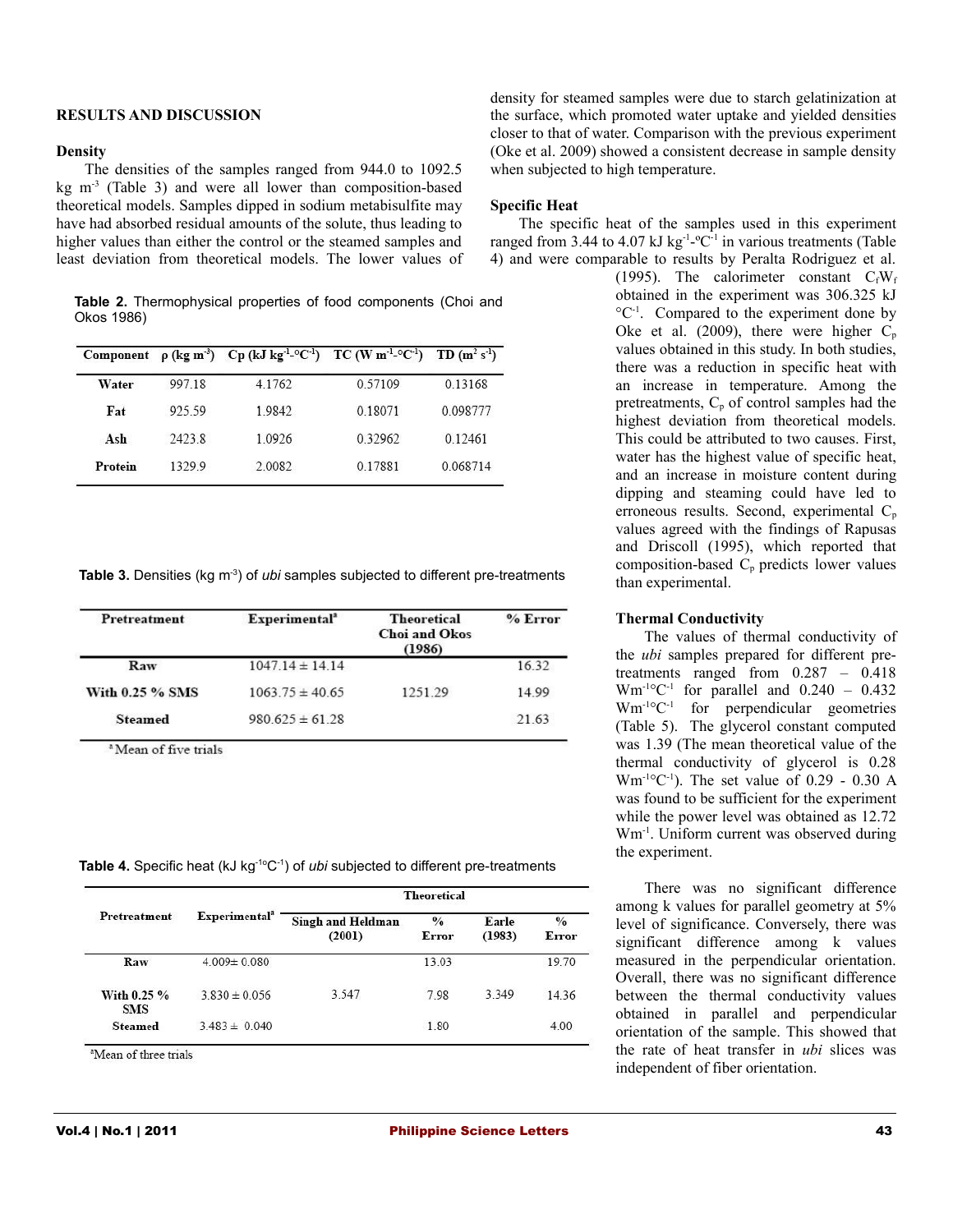Published reports on the effect of fiber orientation on thermal conductivity gave divergent results. Our results agree with the previous finding that parallel-geometry k values were higher than those for perpendicular geometry (Sweat 1986) except for the steamed sample. However, contrary to previous studies, parallel-geometry k values (again, with the exception of steamed samples) were more accurate than that of perpendicular-geometry.

Deviations could be due to changes in apparent density and porosity during heat treatment.

#### **Thermal Diffusivity**

Thermal diffusivity were computed using the density, specific heat and thermal conductivity (Table 6). The average mean of the experimental values of thermal diffusivity of *ubi* samples was  $9.78x$   $10^{-5}$  $m<sup>2</sup>s<sup>-1</sup>$  for parallel and 9.41x  $10^{-5}$  m<sup>2</sup>s<sup>-1</sup> for perpendicular geometries.

#### **CONCLUSION AND RECOMMENDATIONS**

In this study, we quantified the density, specific heat, and thermal conductivity of *ubi* and compared them to existing equations. Between sulfite

and steam pretreatments, steaming had a more pronounced effect on thermophysical properties, with the results differing in accuracy compared to theoretical models. This could be attributed to water uptake and the concomitant changes in starch structure during gelatinization. Since steam treatment comprises the preliminary step in processing *ubi* into powder, more investigations on the variations in thermophysical properties during cooking will be conducted, including changes in composition and possible effect of porosity development. Carson et al. (2006) reviewed several models for estimating the effect of

**Table 5.** Thermal conductivity (W m<sup>-1</sup>°C<sup>-1</sup>) of *ubi* sampes having different treatments.

|                                 | Experimental <sup>a</sup> |                      | <b>Theoretical</b>     |          |               |                 |          |               |
|---------------------------------|---------------------------|----------------------|------------------------|----------|---------------|-----------------|----------|---------------|
|                                 |                           |                      | <b>Sweat</b><br>(1986) | % Error  |               | Earle<br>(1983) | % Error  |               |
| Pretreatment                    | Parallel                  | Perpendicular        | 0.499714               | Parallel | Perpendicular | 0.47721         | Parallel | Perpendicular |
| Raw                             | $0.382+$<br>0.038         | $0.294 \pm$<br>0.006 |                        | 23.56    | 41.17         |                 | 19.95    | 38.39         |
| With<br>$0.25 \%$<br><b>SMS</b> | $0.379 \pm$<br>0.015      | $0.357 +$<br>0.022   |                        | 24.16    | 28.56         |                 | 20.58    | 25.19         |
| steamed                         | $0.374 \pm$<br>0.011      | $0.426 \pm$<br>0.009 |                        | 25.16    | 14.75         |                 | 21.63    | 10.7          |

<sup>a</sup>Mean of three trials

 $\equiv$ 

**Table 6.** Measured and computed thermophysical properties of yam

|                           |                      | $C_{p}$              | $k$ (W m <sup>-lo</sup> C <sup>-l</sup> ) |                                                                         | $\alpha$ x 10 <sup>-5</sup> (m <sup>2</sup> s <sup>-1</sup> ) |               |
|---------------------------|----------------------|----------------------|-------------------------------------------|-------------------------------------------------------------------------|---------------------------------------------------------------|---------------|
| Pretreatment              | $(\text{kg m}^3)$    |                      |                                           | (kJ kg <sup>-10</sup> C <sup>-1</sup> ) Parallel Perpendicular Parallel |                                                               | Perpendicular |
| Raw                       | 1047.143<br>± 14.142 | $4.009\pm$<br>0.080  | 0.382<br>±0.038                           | $0.294 \pm 0.006$                                                       | 9.08946                                                       | 6.99299       |
| With 0.25 %<br><b>SMS</b> | 1063.75<br>± 40.656  | $3.830 \pm$<br>0.056 | 0.379<br>±0.015                           | $0.357 \pm 0.022$                                                       | 931037                                                        | 8.7595        |
| <b>Steamed</b>            | 980.625<br>± 61.284  | $3.483 \pm$<br>0.040 | 0.365<br>±0.017                           | $0.401 \pm 0.044$                                                       | 109399                                                        | 12.4741       |

porosity and temperature on thermal conductivity. This is the subject of future research in the modeling of thermal conductivity of *ubi*.

# **ACKNOWLEDGMENT**

The authors wish to thank Dr. Ernesto V. Carpio for lending the ADC.